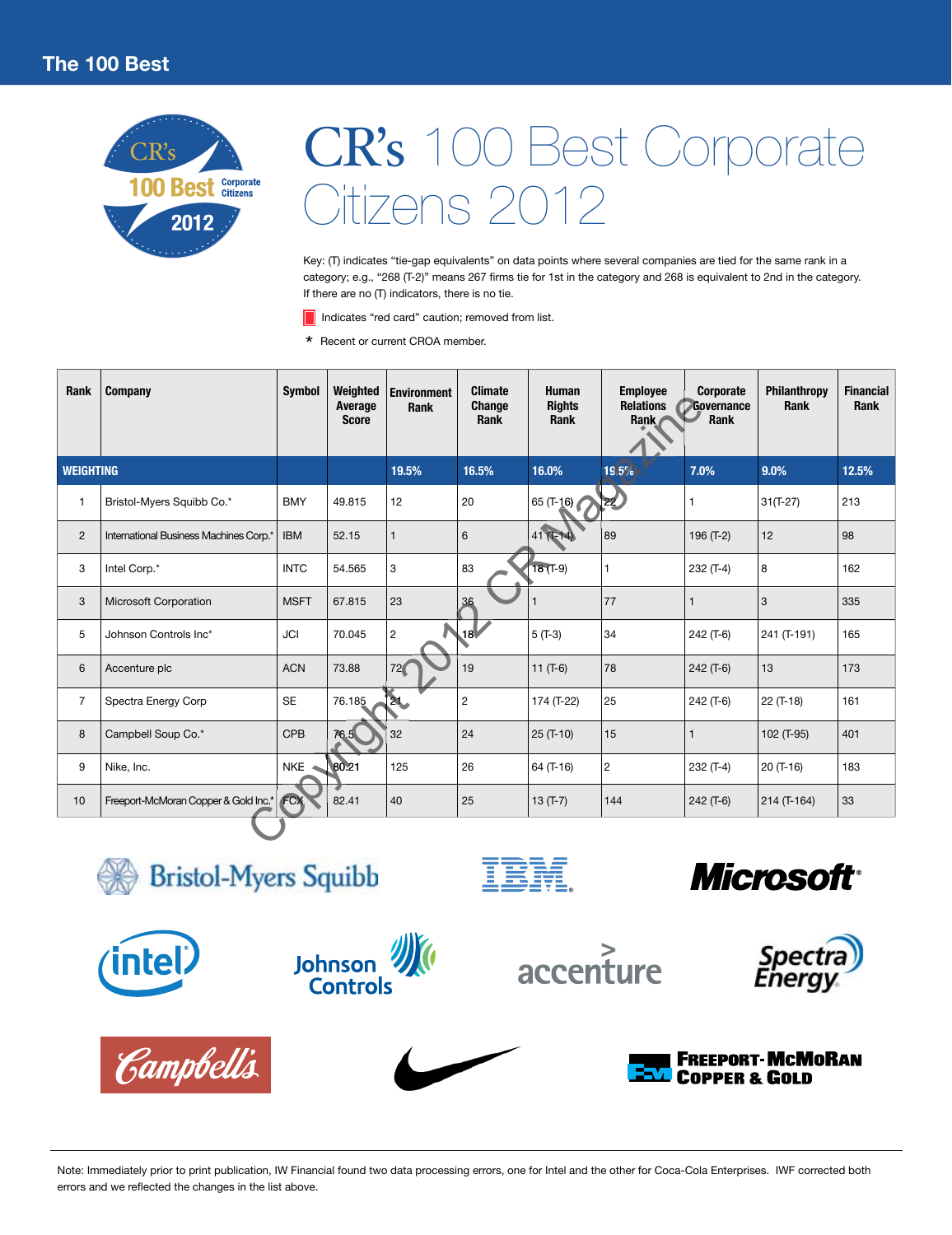

Key: (T) indicates "tie-gap equivalents" on data points where several companies are tied for the same rank in a category; e.g., "268 (T-2)" means 267 firms tie for 1st in the category and 268 is equivalent to 2nd in the category. If there are no (T) indicators, there is no tie.

Indicates "red card" caution; removed from list.

\* Recent or current CROA member.

| <b>Rank</b>      | Company                     | <b>Symbol</b> | Weighted<br>Average<br><b>Score</b> | <b>Environment</b><br>Rank | <b>Climate</b><br>Change<br><b>Rank</b> | <b>Human</b><br><b>Rights</b><br>Rank | <b>Employee</b><br><b>Relations</b><br>Rank | <b>Corporate</b><br>Governance<br>Rank | Philanthropy<br>Rank | <b>Financial</b><br>Rank |
|------------------|-----------------------------|---------------|-------------------------------------|----------------------------|-----------------------------------------|---------------------------------------|---------------------------------------------|----------------------------------------|----------------------|--------------------------|
| <b>WEIGHTING</b> |                             |               |                                     | 19.5%                      | 16.5%                                   | 16.0%                                 | 419.5%                                      | 7.0%                                   | 9.0%                 | 12.5%                    |
| 11               | Sara Lee Corp.              | <b>SLE</b>    | 83.545                              | 34                         | 9                                       | 25 (T-10)                             | 79                                          | 222 (T-3)                              | 254 (T-204)          | 141                      |
| 12               | Mattel. Inc.*               | <b>MAT</b>    | 83.92                               | 83                         | 215                                     | $13(T-7)$                             | 69                                          |                                        | 42 (T-38)            | 103                      |
| 13               | Gap, Inc.*                  | <b>GPS</b>    | 85.09                               | 109                        | 154                                     |                                       | 4                                           |                                        | 6                    | 295                      |
| 14               | Coca-Cola Co                | KO            | 86.98                               | 28                         | $\overline{4}$                          | $18(1-9)$                             | 19                                          | 466 (T-7)                              | 67 (T-60)            | 285                      |
| 15               | Altria Group Inc.           | <b>MO</b>     | 87.175                              | 62                         | 102                                     | 41 (T-14)                             | 40                                          | 242 (T-6)                              | 62 (T-55)            | 171                      |
| 16               | McGraw-Hill Cos., Inc.      | <b>MHP</b>    | 87.19                               | 75                         | 74                                      | $203($ T-25)                          | 12                                          | $\mathbf{1}$                           | 26 (T-22)            | 185                      |
| 17               | Eaton Corp.                 | <b>ETN</b>    | 89.72                               | 24                         | 5                                       | 41 $(T-14)$                           | 181 (T-179)                                 | 242 (T-6)                              | 88 (T-81)            | 140                      |
| 18               | Kimberly-Clark Corp.        | <b>KMB</b>    | 95.025                              | 26                         | 67                                      | 32 (T-12)                             | 68                                          | 196 (T-2)                              | 100 (T-93)           | 342                      |
| 19               | Hormel Foods Corp.          | <b>HRL</b>    | 95.245                              | 76                         | 229                                     | 41 $(T-14)$                           | 87                                          |                                        | 63 (T-56)            | 107                      |
| 20               | Abbott Laboratories*        | <b>ABT</b>    | 97.03                               | 47                         | <b>IB9</b>                              | 120 (T-20)                            | 64                                          | $\overline{1}$                         | $\overline{2}$       | 396                      |
| 21               | International Paper Co.     | IP            | 97.11                               | 89                         | 80                                      | 64 (T-16)                             | 188 (T-186)                                 | 1                                      | 94 (T-87)            | 89                       |
| 22               | Pepsico Inc.                | PEP           | 99.39                               | 18                         | $\overline{7}$                          | 78 (T-17)                             | 66                                          | 196 (T-2)                              | 92 (T-85)            | 379                      |
| 23               | Hasbro, Inc.                | <b>HAS</b>    | 100.295                             | 88                         | 41                                      | 32 (T-12)                             | 26                                          | 466 (T-7)                              | 34 (T-30)            | 322                      |
| 24               | Starbucks Corp.             | <b>SBUX</b>   | 101.205                             | 178                        | 90                                      | 52 (T-15)                             | 176 (T-174)                                 | $\overline{1}$                         | 84 (T-77)            | 11                       |
| 25               | Texas Instruments Inc.      | <b>TXN</b>    | 104.79                              | 36                         | 94                                      | 100 (T-19)                            | 46                                          | 524 (T-11)                             | 29 (T-25)            | 144                      |
| 26               | Procter & Gamble Co.        | PG            | 107.295                             | 77                         | 63                                      | 78 (T-17)                             | 52                                          | $\mathbf{1}$                           | 98 (T-91)            | 403                      |
| 27               | Hewlett-Packard Co.*        | <b>HPQ</b>    | 108.725                             | $\overline{4}$             | 31                                      | 28 (T-11)                             | 17                                          | 1                                      |                      | 759                      |
| 28               | Mosaic Company*             | <b>MOS</b>    | 12.835                              | 6                          | 165                                     | 88 (T-18)                             | 54                                          | $524(T-11)$                            | 35 (T-31)            | 160                      |
| 29               | 3M Co.                      | <b>MMM</b>    | 113.545                             | 42                         | 81                                      | 52 (T-15)                             | 173 (T-171)                                 | 1                                      | $61$ (T-54)          | 355                      |
| 30               | E.I. DuPont De Nemours & Co | (DD)          | 115.745                             | 39                         | 96                                      | 41 $(T-14)$                           | 216 (T-203)                                 | $\mathbf{1}$                           | 295 (T-245)          | 136                      |
| 31               | <b>Northeast Utilities</b>  | ÎNŬ           | 116.205                             | 176                        | 125                                     | 52 (T-15)                             | 91                                          | 1                                      | 25 (T-21)            | 263                      |
| 32               | Xerox Corp                  | <b>XRX</b>    | 116.635                             | 74                         | 100                                     | 41 (T-14)                             | 30                                          | 242 (T-6)                              | 122 (T-115)          | 363                      |
| 33               | AT&T. Inc.*                 | T             | 116.975                             | 59                         | 145                                     | 41 $(T-14)$                           | 116                                         | 1                                      | 38 (T-34)            | 391                      |
| 34               | Coca-Cola Enterprises Inc.  | <b>CCE</b>    | 117.125                             | 14                         | 64                                      | 89 (T-18)                             | 104                                         | $524(T-11)$                            | 114 (T-107)          | 179                      |
| 34               | Dow Chemical Co.            | <b>DOW</b>    | 119.025                             | 111                        | 27                                      | 64 (T-16)                             | 67                                          | 196 (T-2)                              | 235 (T-185)          | 278                      |
| 35               | Duke Energy Corp.*          | <b>DUK</b>    | 119.145                             | 29                         | 112                                     | $52(T-15)$                            | 75                                          | 466 (T-7)                              | 23 (T-19)            | 299                      |
| 36               | Johnson & Johnson           | <b>JNJ</b>    | 119.615                             | 11                         | 17                                      | $3(T-2)$                              | 162 (T-161)                                 | 1                                      | 385 (T-247)          | 383                      |
| 37               | Dell Inc.*                  | <b>DELL</b>   | 119.855                             | 10                         | 22                                      | $35(T-13)$                            | 37                                          | 242 (T-6)                              | 28 (T-24)            | 656                      |
| 38               | PG&E Corp.                  | <b>PCG</b>    | 121.23                              | 13                         | 3                                       | 393 (T-27)                            | 27                                          | 1                                      | 4                    | 397                      |
| 39               | Consolidated Edison, Inc.*  | ED            | 123.215                             | 122                        | 11                                      | 231 (T-26)                            | 3                                           | 232 (T-4)                              | 130 (T-123)          | 257                      |
| 40               | Chevron Corp.               | <b>CVX</b>    | 123.265                             | 184                        | 50                                      | 32 (T-12)                             | 47                                          | 1                                      | 292 (T-242)          | 308                      |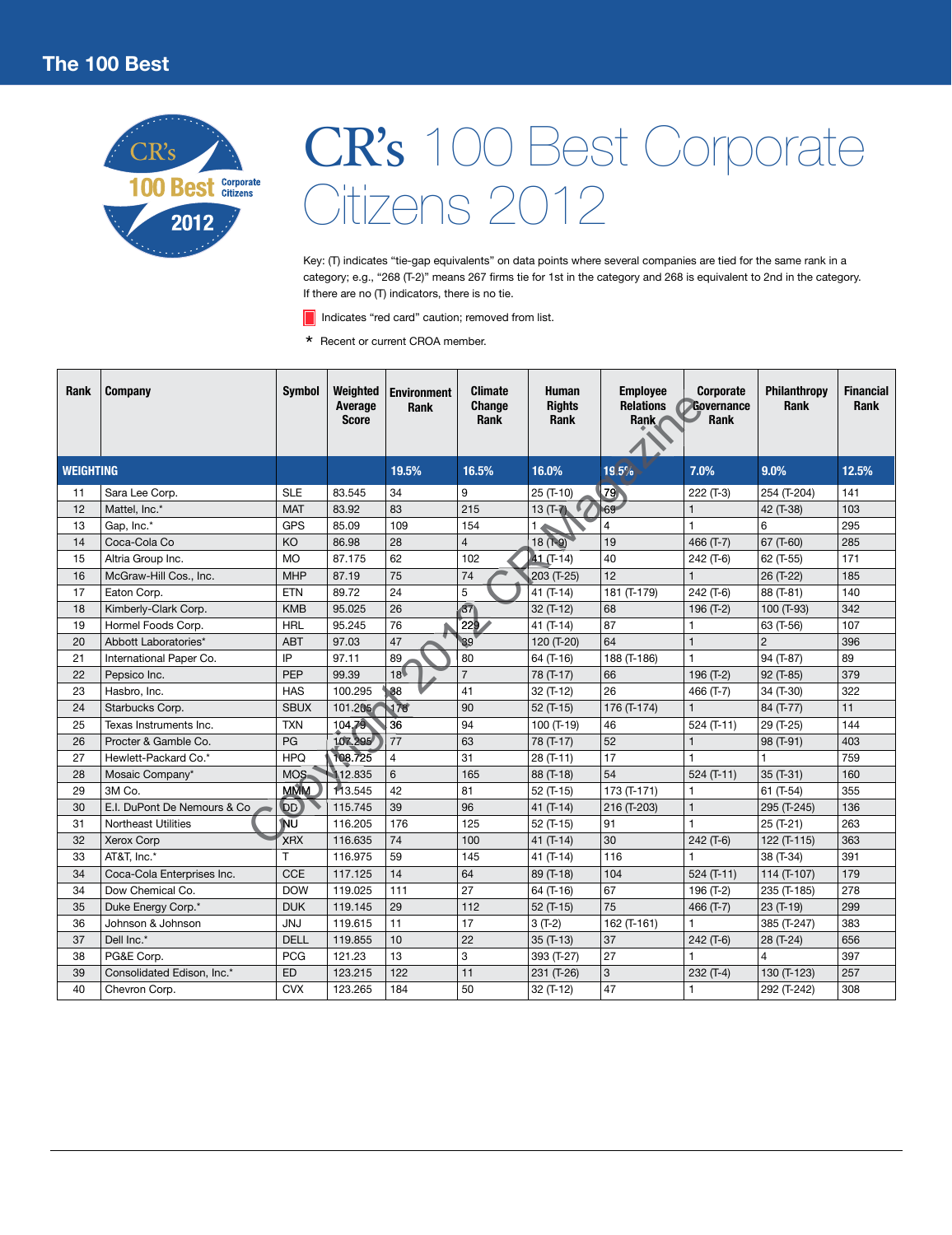

Key: (T) indicates "tie-gap equivalents" on data points where several companies are tied for the same rank in a category; e.g., "268 (T-2)" means 267 firms tie for 1st in the category and 268 is equivalent to 2nd in the category. If there are no (T) indicators, there is no tie.

Indicates "red card" caution; removed from list.

\* Recent or current CROA member.

| Rank             | Company                          | <b>Symbol</b> | Weighted<br>Average<br><b>Score</b> | <b>Environment</b><br>Rank | <b>Climate</b><br><b>Change</b><br>Rank | <b>Human</b><br><b>Rights</b><br><b>Rank</b> | <b>Employee</b><br><b>Relations</b><br>Rank | Corporate<br>Governance<br>Rank | Philanthropy<br>Rank | <b>Financial</b><br>Rank |
|------------------|----------------------------------|---------------|-------------------------------------|----------------------------|-----------------------------------------|----------------------------------------------|---------------------------------------------|---------------------------------|----------------------|--------------------------|
| <b>WEIGHTING</b> |                                  |               |                                     | 19.5%                      | 16.5%                                   | 16.0%                                        | 419.5%                                      | 7.0%                            | 9.0%                 | 12.5%                    |
| 41               | Walt Disney Co.                  | <b>DIS</b>    | 123.27                              | 143                        | 82                                      | $15(T-8)$                                    | 28 <sup>1</sup>                             | 499 (T-9)                       | 116 (T-109)          | 229                      |
| 42               | Newmont Mining Corp.             | <b>NEM</b>    | 123.285                             | 82                         | 45                                      | 25 (T-10)                                    | 184 (T-182)                                 | $242($ T-6)                     | 295 (T-245)          | 132                      |
| 43               | Cisco Systems, Inc.*             | CSCO          | 123.515                             | 70                         | 332                                     | $18(1-9)$                                    | 5                                           |                                 | 24 (T-20)            | 392                      |
| 44               | General Mills, Inc.*             | GIS           | 124.095                             | 43                         | 172                                     | 88 (T-18)                                    | 49                                          | $242($ T-6)                     | 32 (T-28)            | 351                      |
| 45               | Occidental Petroleum Corp.       | OXY           | 127.83                              | 195                        | 79                                      | $5(1-3)$                                     | 155                                         |                                 | 295 (T-245)          | 153                      |
| 46               | Merck & Co., Inc.                | <b>MRK</b>    | 128.025                             | 61                         | 46                                      | $18(T-9)$                                    | 6                                           | 909 (T-19)                      | 54 (T-47)            | 288                      |
| 47               | EMC Corp.                        | <b>EMC</b>    | 129.445                             | 5                          | 15                                      | 52 (T-15)                                    | 179 (T-177)                                 |                                 | 130 (T-123)          | 568                      |
| 48               | United Parcel Service, Inc.      | <b>UPS</b>    | 129.665                             | $\overline{7}$             |                                         | $35(T-13)$                                   | 209 (T-199)                                 | 499 (T-9)                       | 40 (T-36)            | 346                      |
| 49               | Staples, Inc.                    | <b>SPLS</b>   | 130.315                             | 27                         | 138⊿                                    | 203 (T-25)                                   | 32                                          |                                 | 111 (T-104)          | 428                      |
| 50               | Medtronic, Inc.                  | <b>MDT</b>    | 130.435                             | 55                         | 142                                     | 203 (T-25)                                   | 16                                          | 196 (T-2)                       | 19 (T-15)            | 362                      |
| 51               | Constellation Energy Group, Inc. | <b>CEG</b>    | 134.44                              | 100 <sub>1</sub>           | 44                                      | 231 (T-26)                                   | 168 (T-167)                                 |                                 | 96 (T-89)            | 234                      |
| 52               | Carnival Corp.                   | CCL           | 134.725                             | 23                         | 13                                      | 78 (T-17)                                    | 121                                         | 496 (T-8)                       | 295 (T-245)          | 246                      |
| 53               | Air Products & Chemicals Inc.    | <b>APD</b>    | 135.75                              | 41                         | 127                                     | $52(T-15)$                                   | 174 (T-172)                                 | $524$ (T-11)                    | 43 (T-39)            | 192                      |
| 54               | Phillips-Van Heusen Corp.*       | <b>PVH</b>    | 136.885/                            | 136'                       | 396 (T-385)                             | $9(T-5)$                                     | 18                                          | $\mathbf{1}$                    | 407 (T-269)          | 27                       |
| 55               | Hess Corporation*                | <b>HES</b>    | 138.76                              | 37                         | 8                                       | $15(T-8)$                                    | 23                                          | 747 (T-12)                      | 295 (T-245)          | 356                      |
| 56               | JPMorgan Chase & Co.             | <b>JPM</b>    | 138.81                              | 93                         | 23                                      | 100 (T-19)                                   | 20                                          | $\mathbf{1}$                    | 74 (T-67)            | 722                      |
| 57               | Verizon Communications           | VZ            | 138.825                             | 145                        | 205                                     | 78 (T-17)                                    | 120                                         | $\mathbf{1}$                    | 10                   | 319                      |
| 58               | Baxter International Inc.        | BAX           | 139.7                               | 19                         | 60                                      | 120 (T-20)                                   | 65                                          | 524 (T-11)                      | 56 (T-49)            | 420                      |
| 59               | Colgate-Palmolive Co.            | CL            | 139.82                              | 139                        | 58                                      | 64 (T-16)                                    | 44                                          | 1                               | 507 (T-368)          | 309                      |
| 60               | Weyerhaeuser Co.                 | (WY)          | 139.9                               | 127                        | 61                                      | 28 (T-11)                                    | 76                                          | 499 (T-9)                       | 76 (T-69)            | 352                      |
| 61               | TJX Companies, Inc.              | tjx           | 141.45                              | 140                        | 218                                     | 231 (T-26)                                   | 41                                          | 242 (T-6)                       | 99 (T-92)            | 59                       |
| 62               | Darden Restaurants, Inc.         | Dri i         | 141.745                             | 196                        | 101                                     | 231 (T-26)                                   | 92                                          | $242(T-6)$                      | 78 (T-71)            | 64                       |
| 63               | Alcoa Inc.*                      | AA            | 143.52                              | 8                          | 14                                      | $9(T-5)$                                     | 59                                          | 809 (T-16)                      | 205 (T-155)          | 413                      |
| 64               | <b>Target Corp</b>               | <b>TGT</b>    | 145.02                              | 80                         | 118                                     | 203 (T-25)                                   | 14                                          | $524$ (T-11)                    | 109 (T-102)          | 226                      |
| 65               | Time Warner Inc                  | <b>TWX</b>    | 145.44                              | 162                        | 119                                     | 231 (T-26)                                   | 43                                          | 1                               | 295 (T-245)          | 178                      |
| 66               | Pinnacle West Capital Corp.      | <b>PNW</b>    | 146.965                             | 35                         | 107                                     | 120 (T-20)                                   | 153                                         | $\mathbf{1}$                    | 507 (T-368)          | 222                      |
| 67               | Boeing Co.*                      | <b>BA</b>     | 148.095                             | 85                         | 73                                      | 100 (T-19)                                   | 385 (T-219)                                 | $\mathbf{1}$                    | 12                   | 218                      |
| 68               | Lexmark International, Inc.      | <b>LXK</b>    | 148.22                              | 17                         | 16                                      | 18 (T-9)                                     | 85                                          | 499 (T-9)                       | $\overline{7}$       | 698                      |
| 69               | Whirlpool Corp.                  | <b>WHR</b>    | 148.44                              | 9                          | 21                                      | 52 (T-15)                                    | 195 (T-192)                                 | 524 (T-11)                      | 223 (T-173)          | 321                      |
| 70               | Sempra Energy                    | <b>SRE</b>    | 148.87                              | 214                        | 111                                     | 231 (T-26)                                   | 13                                          | $\mathbf{1}$                    | 64 (T-57)            | 348                      |